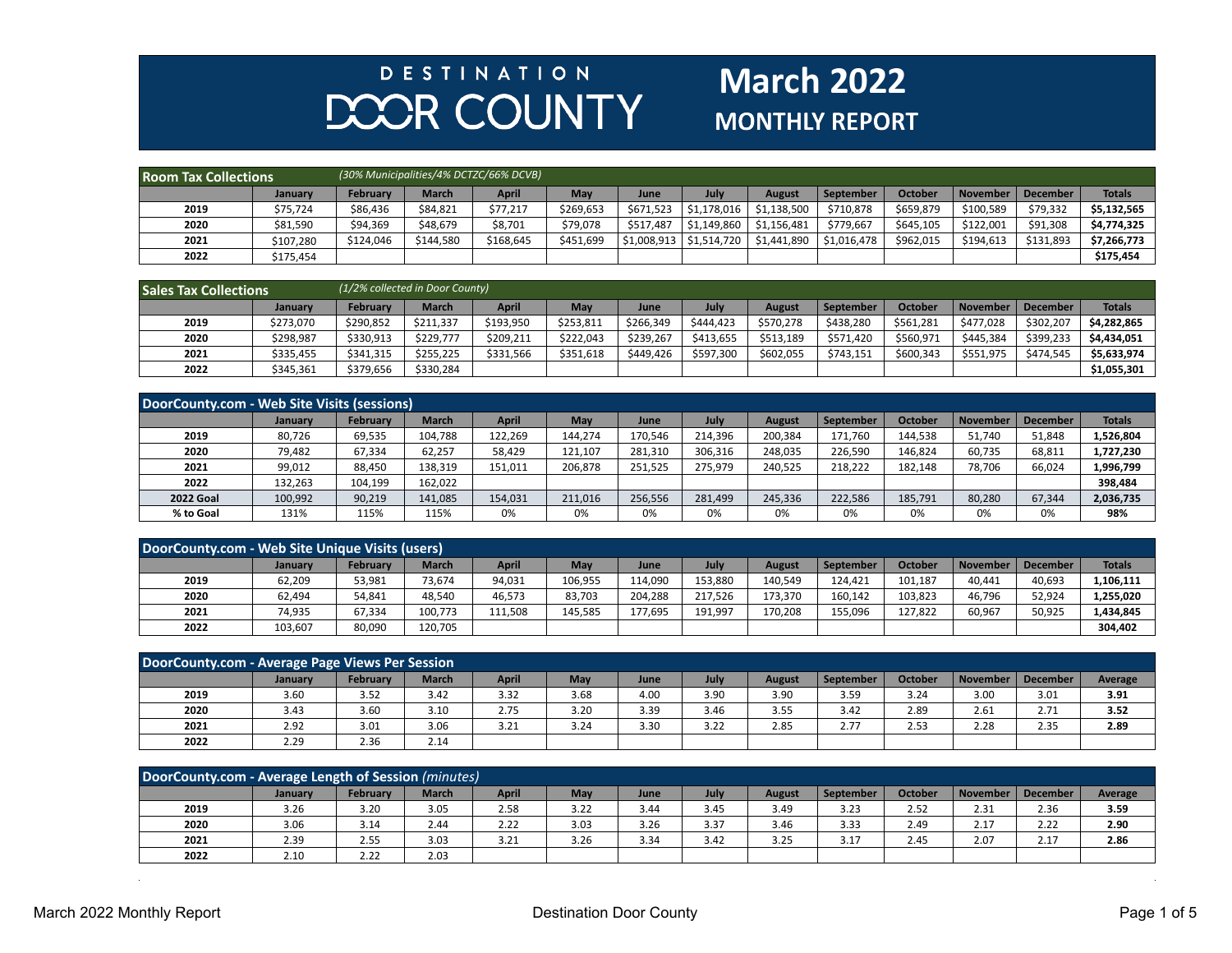| DoorCounty.com - Mobile Web Site Useage |         |          |              |              |        |         |         |               |           |                |                 |          |               |
|-----------------------------------------|---------|----------|--------------|--------------|--------|---------|---------|---------------|-----------|----------------|-----------------|----------|---------------|
|                                         | Januarv | February | <b>March</b> | <b>April</b> | May    | June    | July    | <b>August</b> | September | <b>October</b> | <b>November</b> | December | <b>Totals</b> |
| 2019                                    | 47,730  | 31,171   | 47,176       | 53,591       | 58,380 | 73,540  | 94,491  | 91,675        | 82,254    | 65,438         | 30,812          | 23,456   | 699,714       |
| 2020                                    | 36,049  | 33,826   | 28,198       | 33,689       | 53,741 | 138,902 | 145.267 | 111,515       | 103,576   | 70.470         | 29,860          | 33,330   | 818,423       |
| 2021                                    | 45,986  | 39,639   | 67,593       | 72,572       | 96,686 | 117,322 | 124,968 | 151,075       | 118,457   | 85.722         | 38,057          | 32,312   | 990,389       |
| 2022                                    | 66,178  | 48,277   | 77,958       |              |        |         |         |               |           |                |                 |          | 192,413       |

| DoorCounty.com - Top Ten Most Requested Pages for the Month | <b>March 2022</b>                                 |                                              |
|-------------------------------------------------------------|---------------------------------------------------|----------------------------------------------|
| $ 1\rangle$ /homepage                                       | 5) /discover/guides-and-reports                   | 9) /newsletter/20-things-to-do-during-winter |
| 2) / experience/ events                                     | 6) /experience                                    | $10$ /dine                                   |
| $ 3\rangle$ /stay                                           | 7) /business-directory/door-county-candle-company |                                              |
| 4) /lodgings                                                | 8) /spring                                        |                                              |
|                                                             |                                                   |                                              |

| DoorCounty.com - Top Ten Sources for the Month | <b>March 2022</b>          |                             |
|------------------------------------------------|----------------------------|-----------------------------|
| 1) Google/Organic                              | 5) Instagram               | 9) duckduckgo               |
| 2) The Trade Desk                              | 6) bing                    | 10) m.facebook.com/referral |
| 3) (direct)                                    | 7) Destination Door County |                             |
| 4) Facebook                                    | 8) yahoo                   |                             |

| <b>Social Media: Facebook</b> |           |                 |              |              |           |           |           |               |                  |                |                 |                 |                    |
|-------------------------------|-----------|-----------------|--------------|--------------|-----------|-----------|-----------|---------------|------------------|----------------|-----------------|-----------------|--------------------|
| <b>Total Impressions</b>      | January   | February        | <b>March</b> | April        | May       | June      | July      | <b>August</b> | <b>September</b> | <b>October</b> | <b>November</b> | <b>December</b> | <b>Totals</b>      |
| 2019                          | 1,718,452 | 1,728,409       | 2,258,613    | 2,966,996    | 1,745,963 | 1,772,403 | 1,482,104 | 1,589,049     | 2,319,589        | 1,645,947      | 471,513         | 729,547         | 20,428,585         |
| 2020                          | 1,133,521 | 1,184,316       | 887,660      | 680,311      | 959,275   | 1,886,257 | 2,785,831 | 1,970,320     | 1,984,249        | 1,642,433      | 416,433         | 2,764,057       | 18,294,663         |
| 2021                          | 1,173,143 | 884,322         | 1,979,303    | 2,067,793    | 1,446,633 | 1,433,734 | 1,138,484 | 1,661,577     | 1,595,445        | 952,916        | 984,771         | 428,173         | 15,746,294         |
| 2022                          | 2,627,735 | 1,860,006       | 3,157,080    |              |           |           |           |               |                  |                |                 |                 | 7,644,821          |
| <b>Engagement</b>             | January   | <b>February</b> | <b>March</b> | April        | May       | June      | July      | <b>August</b> | September        | <b>October</b> | <b>November</b> | <b>December</b> | <b>Totals</b>      |
| 2019                          | 49,759    | 51,818          | 65,323       | 55,448       | 48,318    | 56,304    | 43,791    | 51,651        | 73,617           | 57,359         | 27,911          | 42,223          | 623,522            |
| 2020                          | 46,097    | 52,095          | 41.870       | 39,105       | 53,358    | 95,807    | 77,728    | 58,771        | 66,624           | 48,520         | 15,143          | 27,952          | 623,070            |
| 2021                          | 32,104    | 25,170          | 89,433       | 60,272       | 55,245    | 62,047    | 49,623    | 66,384        | 48,138           | 30,807         | 40,522          | 17,864          | 577,609            |
| 2022                          | 75,304    | 62,122          | 64,709       |              |           |           |           |               |                  |                |                 |                 | 202,135            |
| <b>2022 Goal</b>              | 32,746    | 25,673          | 91,221       | 61,477       | 56,349    | 63,287    | 50,615    | 67,711        | 49,100           | 31,423         | 41,332          | 18,221          | 589,155            |
| % to Goal                     | 230%      | 242%            | 71%          | 0%           | 0%        | 0%        | 0%        | 0%            | 0%               | 0%             | 0%              | 0%              | 34%                |
| <b>Likes</b>                  | January   | <b>February</b> | <b>March</b> | April        | May       | June      | July      | <b>August</b> | <b>September</b> | <b>October</b> | <b>November</b> | <b>December</b> | <b>Year Growth</b> |
| 2019                          | 113,643   | 114,006         | 114,607      | 115,014      | 115,698   | 116,426   | 117,064   | 117,577       | 118,058          | 118,266        | 118,236         | 118,905         | 5%                 |
| 2020                          | 118,974   | 119,136         | 119,320      | 119,548      | 120,266   | 121,393   | 122,709   | 123,767       | 125,063          | 125,594        | 125,549         | 125,653         | 6%                 |
| 2021                          | 125,885   | 125,912         | 126,335      | 127,006      | 127,670   | 128,264   | 128,798   | 129,229       | 129,556          | 129,677        | 129,681         | 129,605         | 3%                 |
| 2022                          | 129,940   | 130,087         | 130,286      |              |           |           |           |               |                  |                |                 |                 |                    |
| <b>Direct Messages</b>        | January   | February        | <b>March</b> | <b>April</b> | May       | June      | July      | <b>August</b> | September        | <b>October</b> | <b>November</b> | <b>December</b> | Totals             |
| 2022                          | 249       | 282             | 316          |              |           |           |           |               |                  |                |                 |                 | 847                |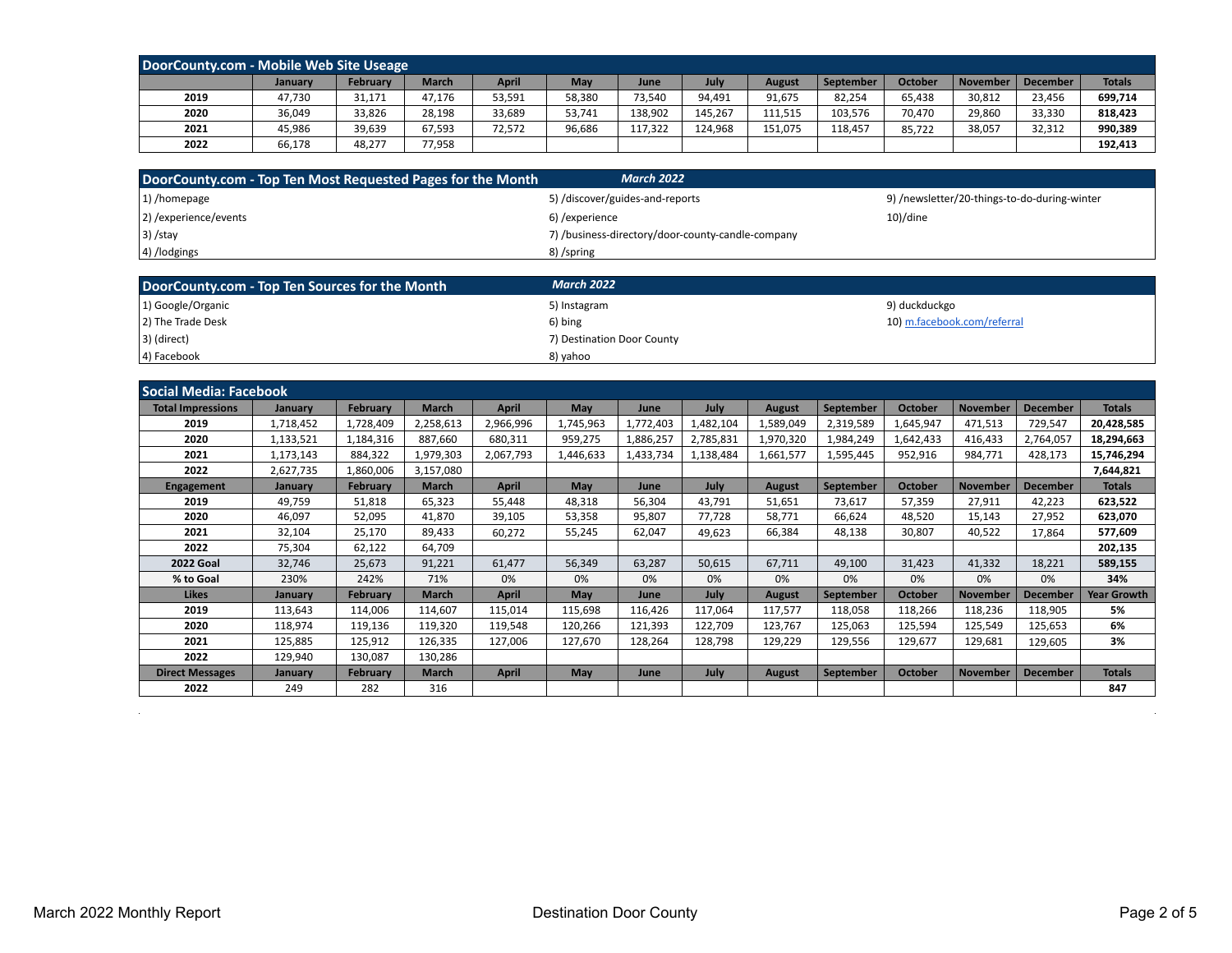| Social Media: Instagram     |         |                 |              |              |        |        |        |               |           |                |                 |                 |                    |
|-----------------------------|---------|-----------------|--------------|--------------|--------|--------|--------|---------------|-----------|----------------|-----------------|-----------------|--------------------|
| <b>Followers</b>            | January | <b>February</b> | <b>March</b> | <b>April</b> | May    | June   | July   | <b>August</b> | September | <b>October</b> | <b>November</b> | <b>December</b> | <b>Year Growth</b> |
| 2019                        | 41,489  | 42.444          | 43,816       | 46,615       | 46,602 | 47,731 | 49,306 | 50,480        | 51,441    | 52.403         | 53,209          | 53,624          | 29%                |
| 2020                        | 54,479  | 55,186          | 55,898       | 56,489       | 57,204 | 58,825 | 60,466 | 62,118        | 63,359    | 64,828         | 65,135          | 65,619          | 22%                |
| 2021                        | 66,503  | 67,013          | 67.549       | 68.024       | 68.708 | 69,548 | 70,328 | 70,972        | 71,538    | 71,907         | 72,103          | 72,411          | 9%                 |
| 2022                        | 72,663  | 72,992          | 73,721       |              |        |        |        |               |           |                |                 |                 |                    |
| <b>Comments &amp; Likes</b> | January | February        | <b>March</b> | April        | May    | June   | July   | <b>August</b> | September | <b>October</b> | <b>November</b> | <b>December</b> | <b>Total</b>       |
| 2019                        | 68.928  | 55.396          | 54.769       | 47.200       | 51.007 | 43.701 | 39.622 | 35.582        | 35,973    | 44.906         | 31,525          | 37.223          | 545,832            |
| 2020                        | 45,751  | 27,673          | 24.380       | 17,951       | 20,015 | 47.727 | 45,942 | 37,795        | 40,164    | 52,362         | 34,043          | 18,617          | 412,420            |
| 2021                        | 36,432  | 24,170          | 22.245       | 16,005       | 29,641 | 29,518 | 35,191 | 32,798        | 27,719    | 22,601         | 21,622          | 27605           | 325,547            |
| 2022                        | 20,568  | 17,148          | 15,073       |              |        |        |        |               |           |                |                 |                 | 52,789             |
| <b>2022 Goal</b>            | 37,160  | 24,653          | 22.689       | 16,325       | 30,233 | 30.108 | 35.894 | 33,453        | 28,273    | 23,053         | 22.054          | 28,157          | 332,052            |
| % to Goal                   | 55%     | 70%             | 66%          | 0%           | 0%     | 0%     | 0%     | 0%            | 0%        | 0%             | 0%              | 0%              | 16%                |
| <b>Direct Messages</b>      | January | February        | <b>March</b> | April        | May    | June   | July   | <b>August</b> | September | <b>October</b> | <b>November</b> | <b>December</b> | <b>Total</b>       |
| 2022                        | 82      | 158             | 189          |              |        |        |        |               |           |                |                 |                 | 429                |

| <b>Social Media: Twitter</b> |         |                 |              |        |        |        |        |        |           |         |                 |                 |                    |
|------------------------------|---------|-----------------|--------------|--------|--------|--------|--------|--------|-----------|---------|-----------------|-----------------|--------------------|
| <b>Followers</b>             | January | <b>February</b> | <b>March</b> | April  | May    | June   | July   | August | September | October | <b>November</b> | December        | <b>Year Growth</b> |
| 2019                         | 6,505   | 6.529           | 6.587        | 6.615  | 6,649  | 6.708  | 6,777  | 6.823  | 6,852     | 6,892   | 6.911           | 6.917           | 6.33%              |
| 2020                         | 6,948   | 6,968           | 6,982        | 7,042  | 7,098  | 7,147  | 7,190  | 7,212  | 7,202     | 7,247   | 7,248           | 7.252           | 4.38%              |
| 2021                         | 7,158   | 7,182           | 7,236        | 7.244  | 7,209  | 7,226  | 7,248  | 7.424  | 7,485     | 7,581   | 7,958           | 7,964           | 11.26%             |
| 2022                         | 7.989   | 8.011           | 8.054        |        |        |        |        |        |           |         |                 |                 | $-100.00%$         |
| <b>Impressions</b>           | January | <b>February</b> | <b>March</b> | April  | May    | June   | July   | August | September | October | <b>November</b> | <b>December</b> | <b>Totals</b>      |
| 2019                         | 41,303  | 64.700          | 51.200       | 47.200 | 39,900 | 48.700 | 50,200 | 42,500 | 58,100    | 35,400  | 49.000          | 30,400          | 558,603            |
| 2020                         | 37.600  | 45,500          | 23.900       | 33,300 | 42,300 | 24,600 | 19,800 | 27,800 | 26,800    | 44,700  | 30,800          | 27,623          | 384,723            |
| 2021                         | 36,908  | 33,810          | 42,256       | 26,888 | 27,014 | 24,659 | 23,468 | 75,913 | 22,421    | 25,457  | 259,467         | 32.408          | 630,669            |
| 2022                         | 26,537  | 20,695          | 27,825       |        |        |        |        |        |           |         |                 |                 | 75,057             |
| <b>2022 Goal</b>             | 37,646  | 34,486          | 43,101       | 27,425 | 27,554 | 25,152 | 23,937 | 77,431 | 22,869    | 25,966  | 264,656         | 33,056          | 643,279            |
| % to Goal                    | 70%     | 60%             | 65%          | 0%     | 0%     | 0%     | 0%     | 0%     | 0%        | 0%      | 0%              | 0%              | 12%                |

| <b>Pay-Per-Click Results</b> |                |          |              |        |        |        |        |               |           |                |                 |          |               |
|------------------------------|----------------|----------|--------------|--------|--------|--------|--------|---------------|-----------|----------------|-----------------|----------|---------------|
|                              | <b>January</b> | February | <b>March</b> | April  | May    | June   | July   | <b>August</b> | September | <b>October</b> | <b>November</b> | December | <b>Totals</b> |
| 2019                         | 7,554          | ,080     | 11,305       | 10,866 | 12,797 | 16,264 | 19,465 | 20,134        | 16,874    | 14,272         | 7,140           | 5,503    | 149,254       |
| 2020                         | 5,686          | 5,592    | ,346         | 5,887  | 11,291 | 21,498 | 24,425 | 20,390        | 18,142    | 10,344         | 9,756           | 11,340   | 151,697       |
| 2021                         | 11,794         | 10,882   | 17.215       | 17,385 | 23,658 | 24,302 | 26,416 | 24,437        | 23,251    | 19,724         | 9,761           | 10,429   | 219,254       |
| 2022                         | 15,213         | 15,213   | 15,433       |        |        |        |        |               |           |                |                 |          | 45,859        |

| <b>Door County E-Newsletter - Number of E-Mail Subscribers</b> |         |          |              |              |         |         |         |         |                  |                |                 |          |                    |
|----------------------------------------------------------------|---------|----------|--------------|--------------|---------|---------|---------|---------|------------------|----------------|-----------------|----------|--------------------|
|                                                                | January | February | <b>March</b> | <b>April</b> | May     | June    | July    | August  | <b>September</b> | <b>October</b> | <b>November</b> | December | <b>Year Growth</b> |
| 2019                                                           | 234,402 | 235,885  | 237,388      | 234,602      | 230,667 | 231.672 | 233.441 | 234,294 | 235,297          | 235,313        | 236,229         | 237,757  | 1%                 |
| 2020                                                           | 233,019 | 233,445  | 236.304      | 235,498      | 234,583 | 233.455 | 233.614 | 233,558 | 233,094          | 233,080        | 232.425         | 231,570  | $-1%$              |
| 2021                                                           | 229,813 | 228,401  | 231.392      | 231,306      | 232,077 | 231,610 | 231.526 | 231.421 | 237.757          | 230,037        | 228.994         | 229,176  | 0%                 |
| 2022                                                           | 228.474 | 227,645  | 227,554      |              |         |         |         |         |                  |                |                 |          |                    |

| Door County E-Newsletter - Open Rates |         |          |              |        |        |        |        |               |           |                |          |          |         |
|---------------------------------------|---------|----------|--------------|--------|--------|--------|--------|---------------|-----------|----------------|----------|----------|---------|
|                                       | Januarv | February | <b>March</b> | April  | May    | June   | July   | <b>August</b> | September | <b>October</b> | November | December | Average |
| 2019                                  | 19.06%  | 22.14%   | 21.20%       | 22.52% | 23.26% | 23.87% | 26.49% | 26.51%        | 23.44%    | 17.94%         | 22.76%   | 17.78%   | 22.25%  |
| 2020                                  | 22.89%  | 22.70%   | 28.68%       | 24.37% | 33.08% | 38.48% | 37.10% | 31.96%        | 35.80%    | 30.17%         | 24.56%   | 24.14%   | 29.49%  |
| 2021                                  | 26.39%  | 30.83%   | 27.32%       | 30.11% | 29.60% | 24.13% | 31.92% | 30.49%        | 31.15%    | 28.84%         | 30.27%   | 40.02%   | 30.01%  |
| 2022                                  | 39.69%  | 43.46%   | 45.29%       |        |        |        |        |               |           |                |          |          |         |

 $\sim$ 

 $\sim$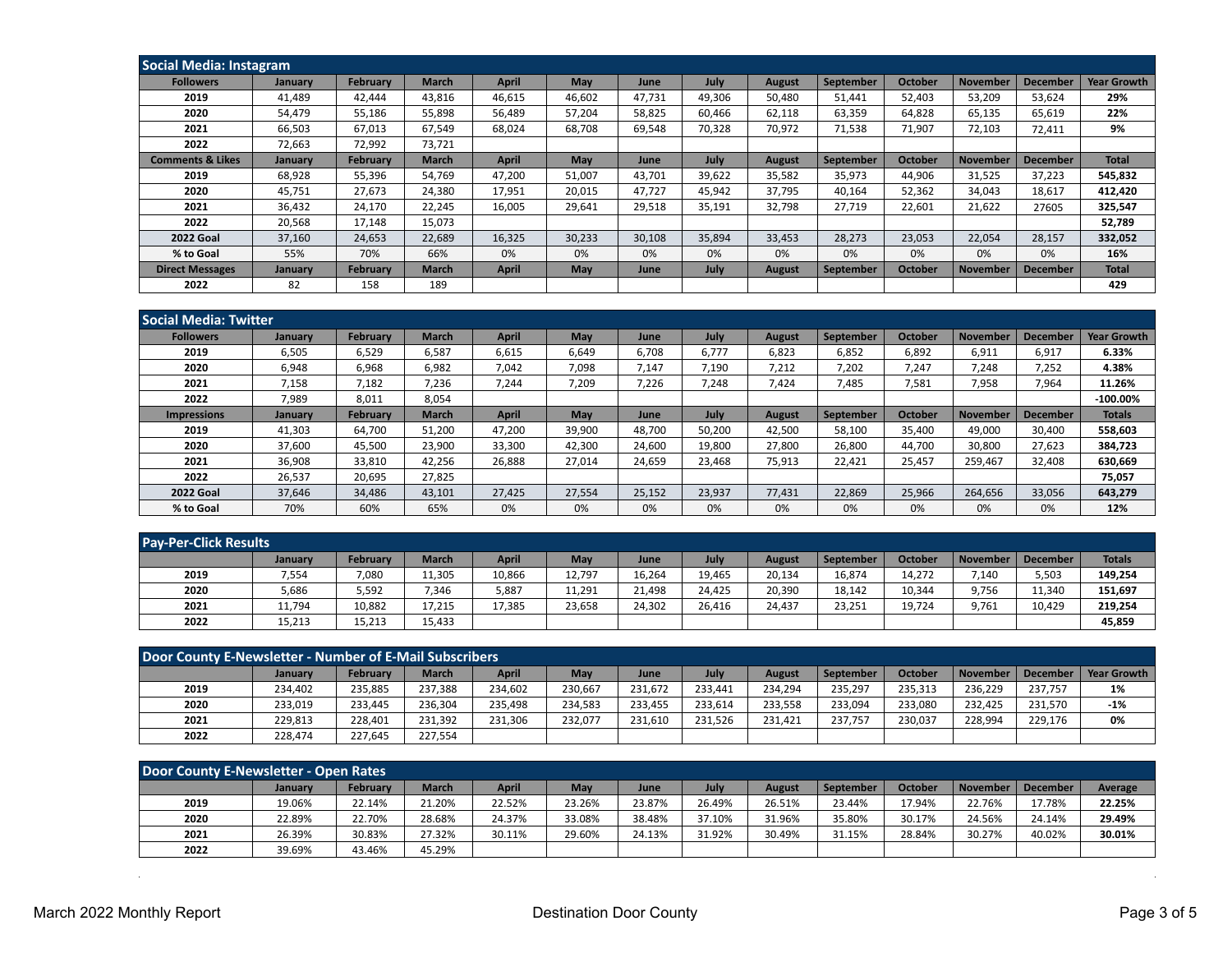| Door County E-Newsletter - Click Thru's |                |                 |              |       |       |       |       |               |           |                |                 |          |         |
|-----------------------------------------|----------------|-----------------|--------------|-------|-------|-------|-------|---------------|-----------|----------------|-----------------|----------|---------|
|                                         | <b>January</b> | <b>February</b> | <b>March</b> | April | May   | June  | July  | <b>August</b> | September | <b>October</b> | <b>November</b> | December | Average |
| 2019                                    | 2.66%          | 3.60%           | 3.29%        | 2.76% | 3.66% | 2.74% | 4.31% | 4.49%         | 5.57%     | 3.09%          | 2.78%           | 1.56%    | 3.37%   |
| 2020                                    | 2.19%          | 2.31%           | 3.58%        | 1.15% | 3.86% | 6.53% | 5.31% | 4.76%         | 5.31%     | 4.02%          | 2.59%           | 2.65%    | 3.69%   |
| 2021                                    | 2.95%          | 4.41%           | 3.52%        | 4.37% | 4.52% | 4.91% | 4.49% | 3.42%         | 5.40%     | 3.75%          | 3.19%           | 2.33%    | 3.94%   |
| 2022                                    | 3.24%          | 2.83%           | 3.56%        |       |       |       |       |               |           |                |                 |          |         |

| <b>Advertising - Gross Impressions</b> |           |           |              |              |            |            |           |               |            |                |                 |                 |              |
|----------------------------------------|-----------|-----------|--------------|--------------|------------|------------|-----------|---------------|------------|----------------|-----------------|-----------------|--------------|
|                                        | January   | February  | <b>March</b> | <b>April</b> | May        | June       | July      | <b>August</b> | September  | <b>October</b> | <b>November</b> | <b>December</b> | <b>Total</b> |
| 2019                                   | 746.596   | 804,685   | 3,797,293    | 19,926,019   | 24,361,571 | 4.439.997  | 3.254.874 | 14,679,101    | 31.134.255 | 3.284.761      | 253.909         | 241.105         | 106.924.166  |
| 2020                                   | 3,441,763 | 772,865   | 1.487.926    | 188,207      | 209,265    | 37,400,583 | 3,788,621 | 1,883,580     | 37,354,210 | 2,084,726      | 327,237         | 3,403,013       | 95,341,996   |
| 2021                                   | 3,691,284 | 1,647,058 | 7,516,993    | 16,241,205   | 31,619,680 | 3,177,316  | 1,047,443 | 11,010,706    | 15,294,236 | 948,243        | 529,641         | 213,239         | 92.937.044   |
| 2022                                   | 6,232,878 | 5,119,803 | 13,555,019   |              |            |            |           |               |            |                |                 |                 | 24,907,700   |

| <b>Advertising - Media Placed 2022</b> |          |          |              |              |     |      |      |        |                  |                |                 |          |              |
|----------------------------------------|----------|----------|--------------|--------------|-----|------|------|--------|------------------|----------------|-----------------|----------|--------------|
|                                        | January  | February | <b>March</b> | <b>April</b> | May | June | July | August | <b>September</b> | <b>October</b> | <b>November</b> | December | <b>Total</b> |
| <b>Total Paid</b>                      | \$41,712 | \$35,404 | \$74,505     |              |     |      |      |        |                  |                |                 |          | \$151,621    |
| <b>Co-Op Dollars</b>                   | \$5,965  | \$2,150  | \$9,169      |              |     |      |      |        |                  |                |                 |          | \$17,284     |

| Online Video Views (includes DDC video content on YouTube, Facebook, Vimeo, etc) |         |                 |              |              |         |         |         |               |           |                |                 |                 |               |
|----------------------------------------------------------------------------------|---------|-----------------|--------------|--------------|---------|---------|---------|---------------|-----------|----------------|-----------------|-----------------|---------------|
|                                                                                  | January | <b>February</b> | <b>March</b> | <b>April</b> | May     | June    | July    | <b>August</b> | September | <b>October</b> | <b>November</b> | <b>December</b> | <b>Totals</b> |
| 2019                                                                             | 187.976 | 154.620         | 405,237      | 156,856      | 145,688 | 175.083 | 90,004  | 55.746        | 15,894    | 21,755         | 21,220          | 34,622          | 1,464,701     |
| 2020                                                                             | 42,795  | 22,173          | 66,611       | 97,340       | 178,820 | 122.356 | 127,653 | 186.474       | 128,343   | 119,505        | 21,922          | 14.141          | 1,128,133     |
| 2021                                                                             | 29,892  | 25,721          | 54,102       | 48,921       | 40,058  | 36,214  | 32,037  | 37,357        | 39,050    | 25,981         | 12,089          | 16,651          | 398,073       |
| 2022                                                                             | 31,020  | 23,356          | 17,652       |              |         |         |         |               |           |                |                 |                 | 72,028        |

| <b>Earned Media Marketing Program - Impressions</b> |             |                         |              |            |            |            |            |               |            |                          |                 |                 |               |
|-----------------------------------------------------|-------------|-------------------------|--------------|------------|------------|------------|------------|---------------|------------|--------------------------|-----------------|-----------------|---------------|
|                                                     | January     | February                | <b>March</b> | April      | May        | June       | July       | <b>August</b> | September  | <b>October</b>           | <b>November</b> | <b>December</b> | <b>Totals</b> |
| 2019                                                | 99,963,410  | 62,423,890              | 30,432,627   | 13,209,923 | 6,647,728  | 7,063,714  | 97,886,602 | 10,801,279    | 17,799,696 | 33,722,879               | 974,989         | 775,434         | 381,702,171   |
| 2020                                                | 30,513,557  | 13,674,701              | 39,059,827   | 12,633,384 | 8,819,887  | 22,310,420 | 55,637,847 | 27,823,582    | 18,739,336 | 144,646,399              | 2,350,034       | 217.784         | 376,426,758   |
| 2021                                                | 66,046,649  | 140,872,845 810,018,849 |              | 19,617,331 | 17,986,296 | 9,498,479  | 70,734,302 | 96,771,515    | 5,387,308  | 131,319,447              | 4,446,538       | 6,951,224       | 1,379,650,783 |
| 2022                                                | 590,684,300 | 54,765,369              | 50.743.528   |            |            |            |            |               |            |                          |                 |                 | 696,193,197   |
| <b>2022 Goal</b>                                    | 53,467,459  | 42,786,399              | 107,238,229  | 31,452,072 | 36,086,538 | 11,376,783 | 72,593,239 | 25,788,833    | 28,251,044 | $111,123,308$ 35,985,059 |                 | 8,159,520       | 564,308,482   |
| % to Goal                                           | 1105%       | 128%                    | 47%          | 0%         | 0%         | 0%         | 0%         | 0%            | 0%         | 0%                       | 0%              | 0%              | 123%          |

| <b>Earned Media Marketing Program - Visiting Journalists</b> |         |          |              |              |     |      |      |               |           |         |                 |                 |               |
|--------------------------------------------------------------|---------|----------|--------------|--------------|-----|------|------|---------------|-----------|---------|-----------------|-----------------|---------------|
|                                                              | January | February | <b>March</b> | <b>April</b> | May | June | July | <b>August</b> | September | October | <b>November</b> | <b>December</b> | <b>Totals</b> |
| 2019                                                         |         |          |              |              |     | 22   |      | 18            | 11        |         |                 | <b>. .</b>      | 72            |
| 2020                                                         |         |          |              |              |     |      |      | ᆠ             |           | 11      |                 | $\sim$          | 60            |
| 2021                                                         |         | 10       |              |              |     |      |      |               |           | 11      |                 | 10              | 72            |
| 2022                                                         |         |          |              |              |     |      |      |               |           |         |                 |                 |               |
| <b>2022 Goal</b>                                             |         |          |              |              |     | 12   |      | 12            | 10        | 10      |                 | 10              | 70            |
| % to Goal                                                    |         | 63%      |              |              | 0%  | 0%   |      | 0%            | 0%        | 0%      |                 | 0%              | 7%            |

| <b>Earned Media Marketing Program - Ad Value Equivalency (AVE)</b> |           |                 |              |              |           |           |           |           |           |           |                 |          |               |
|--------------------------------------------------------------------|-----------|-----------------|--------------|--------------|-----------|-----------|-----------|-----------|-----------|-----------|-----------------|----------|---------------|
|                                                                    | January   | <b>February</b> | <b>March</b> | <b>April</b> | May       | June      | July      | August    | September | October   | <b>November</b> | December | <b>Totals</b> |
| 2019                                                               | \$373,010 | \$172,097       | \$61.967     | \$711.055    | \$128.671 | \$295,606 | \$232.542 | \$70,927  | \$133.197 | \$234,993 | \$182.681       | \$86,097 | \$2,682,843   |
| 2020                                                               | \$344,671 | \$32,504        | \$194,664    | \$15,793     | \$108,659 | \$128,813 | \$366,942 | \$729.757 | \$76,991  | \$403,557 | \$582,619       | \$34,601 | \$3,019,571   |
| 2021                                                               | \$412,672 | \$227,001       | \$341,434    | \$53,255     | \$129,179 | \$104,567 | \$327,177 | \$565,405 | \$268,078 | \$688,673 | \$234,323       | \$65,602 | \$3,417,366   |
| 2022                                                               | \$376,301 | \$263,714       | \$335,540    |              |           |           |           |           |           |           |                 |          | \$975,555     |

 $\mathcal{A}$ 

 $\sim$